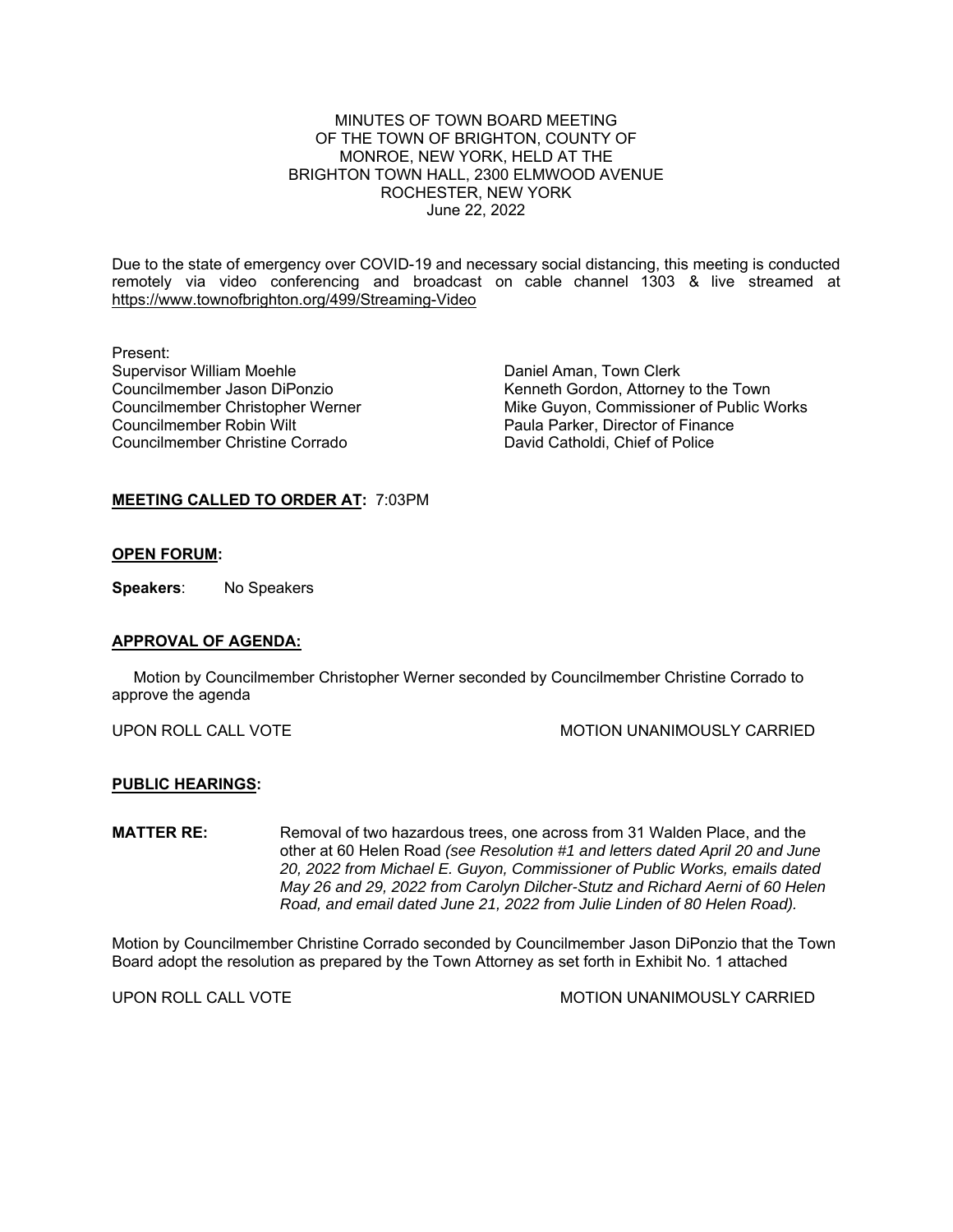## **COMMUNICATIONS:**

| FROM: | Daniel Aman, Town Clerk and Receiver of Taxes, 2300 Elmwood Avenue,<br>Rochester, NY, 14618, dated June 15, 2022, Re: Certificate of Election<br>approving the referendum to abolish the West Brighton Fire Protection District<br>Service Awards Program. |
|-------|------------------------------------------------------------------------------------------------------------------------------------------------------------------------------------------------------------------------------------------------------------|
| FROM: | Charles R. DeWeese, Assistant Commissioner, Governor's Traffic Safety<br>Committee, 6 Empire State Plaza, NY, 12228, dated June 22, 2022, Re: Grant<br>award of \$6,250 to participate in the State's Highway Safety Program.                              |

 Motion by Councilmember Robin Wilt seconded by Councilmember Christopher Werner to receive and file the aforementioned communications

UPON ROLL CALL VOTE **MOTION UNANIMOUSLY CARRIED** 

## **COMMITTEE REPORTS:**

### **Community Services Committee**:

Met on 6/15/22; Next meeting 7/20/22 at 9:30 AM at Brookside.

## **Finance and Administrative Services Committee**:

Met on 6/14/22; Next meeting 7/06/22 at 8:30 AM in the Auditorium at Town Hall.

## **Public Safety Committee**:

Met on 6/14/22; Next meeting 7/12/22 at 8:00 AM in the Auditorium at Town Hall.

### **Public Works Committee**:

Has not met since the last Town Board meeting; Next meeting 7/05/22 at 9:00 AM in the Auditorium at Town Hall.

# **NEW BUSINESS:**

### **MATTER RE:** Reading and approval of claims *(Resolution #06-22-22-CLAIMS).*

 Motion by Councilmember Jason DiPonzio seconded by Councilmember Robin Wilt that the Supervisor read and approve payment of the claims as set forth in Exhibit No. 2 attached

UPON ROLL CALL VOTE **MOTION UNANIMOUSLY CARRIED** 

**MATTER RE:** Amend the 2022 budget of the Police Department by transferring \$2,500 from the Forfeited Property account to the Law Enforcement Equipment account for the purchase of a pivotal trainer firearm system (*see Resolution #2 and letter dated June 15, 2022 from David Catholdi, Chief of Police).* 

 Motion by Councilmember Christopher Werner seconded by Councilmember Jason DiPonzio that the Town Board adopt the resolution as prepared by the Town Attorney as set forth in Exhibit No. 3 attached

UPON ROLL CALL VOTE **MOTION UNANIMOUSLY CARRIED**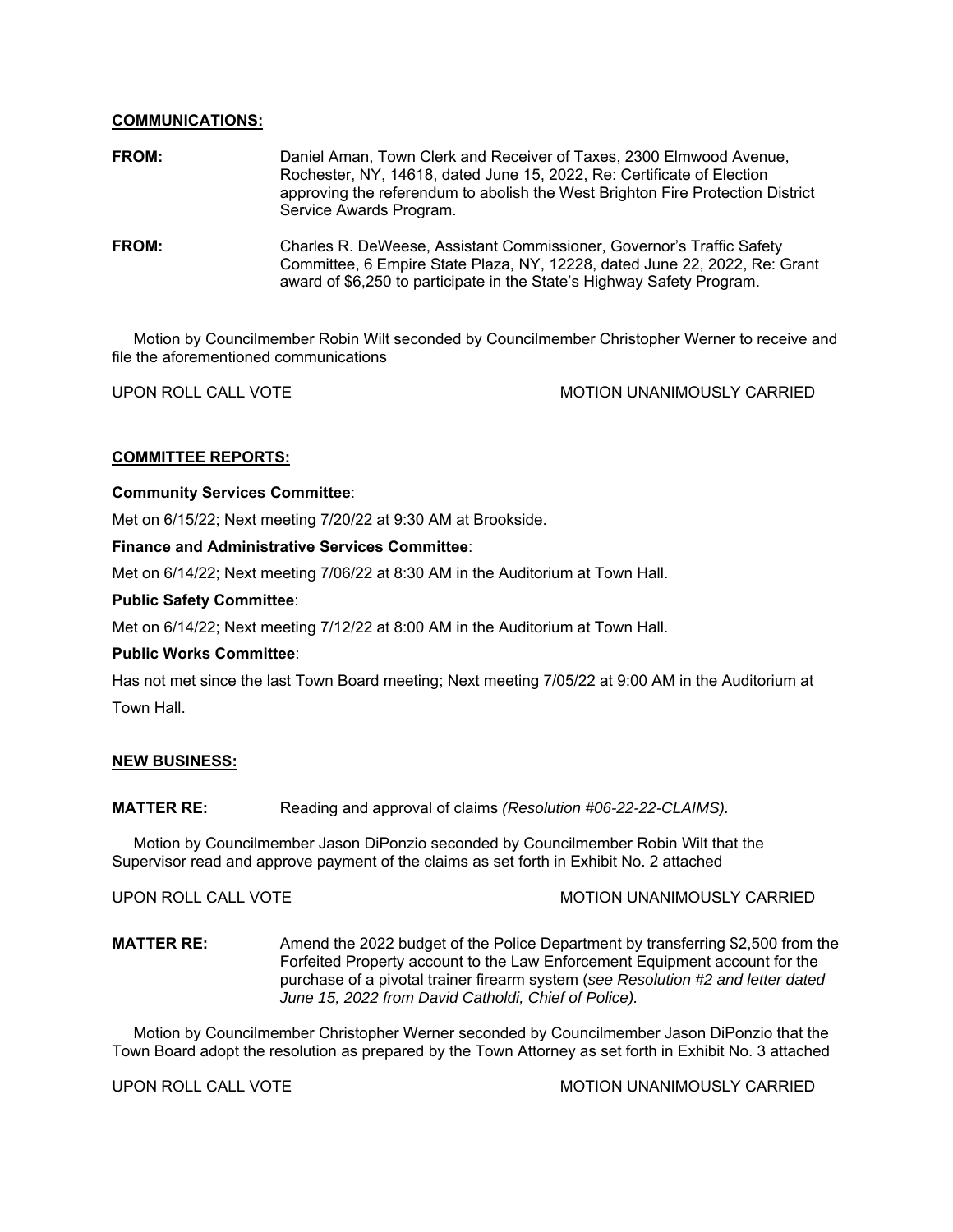**MATTER RE:** Approve the appointment of Charlotte Lynch to the position of Clerk to Town Justice II in Town Court (*see Resolution #3 and letter dated June 10, 2022 from Lisa Pavlovych, Chief Administrative Clerk to Town Justice*).

 Motion by Councilmember Christopher Werner seconded by Councilmember Robin Wilt that the Town Board adopt the resolution as prepared by the Town Attorney as set forth in Exhibit No. 4 attached

UPON ROLL CALL VOTE **MOTION UNANIMOUSLY CARRIED** 

**MATTER RE:** Approve the appointment of Camryn Hamel to the position of Laborer in the Public Works Department (*see Resolution #4 and letter dated June 9, 2022 from Michael Guyon, Commissioner of Public Works).* 

 Motion by Councilmember Christine Corrado seconded by Councilmember Christopher Werner that the Town Board adopt the resolution as prepared by the Town Attorney as set forth in Exhibit No. 5 attached

UPON ROLL CALL VOTE **MOTION UNANIMOUSLY CARRIED** 

**MATTER RE:** Authorize the Supervisor to approve the review and acknowledgement of the terms and conditions of the current New York State Department of Transportation Use and Occupancy Permit for the Brighton Town Park (*see Resolution #5 and letter dated June 9, 2022 from Evert Garcia, Town Engineer).* 

 Motion by Councilmember Robin Wilt seconded by Councilmember Christopher Werner that the Town Board adopt the resolution as prepared by the Town Attorney as set forth in Exhibit No. 6 attached

UPON ROLL CALL VOTE **MOTION UNANIMOUSLY CARRIED** 

**MATTER RE:** Set a public hearing on a proposed modification of the Incentive Zoning Approvals for Jewish Senior Life's independent living facility, The Summit (*see Resolution #6 and letter dated June 17, 2022 from Rick DiStefano, Senior Planner).* 

 Motion by Councilmember Jason DiPonzio seconded by Councilmember Robin Wilt that the Town Board adopt the resolution as prepared by the Town Attorney as set forth in Exhibit No. 7 attached

UPON ROLL CALL VOTE **MOTION UNANIMOUSLY CARRIED** 

#### **MOTION TO GO INTO EXECUTIVE SESSION: 8:08 PM**

 Motion by Councilmember Christopher Werner seconded by Councilmember Christine Corrado to go into executive session to discuss the employment of a particular person and a matter of litigation.

UPON ROLL CALL VOTE **MOTION UNANIMOUSLY CARRIED**